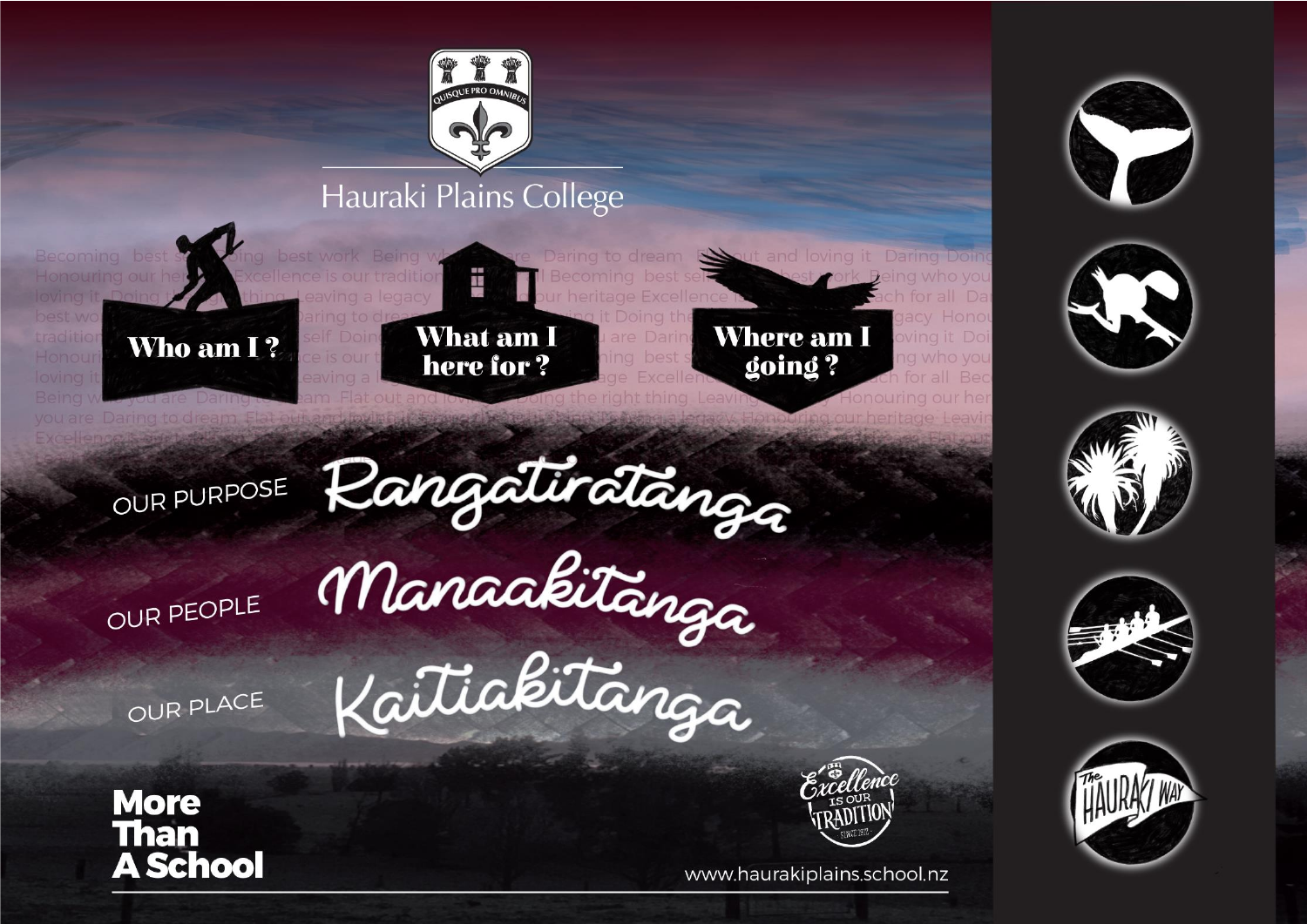

## **Analysis of Variance 2021**

**Equity Challenge:** Our goal is to ensure that our students have the literacy and numeracy skills to complete the NCEA Literacy and Numeracy requirements, to access further learning in school and to be functionally literate and numerate in the workplace and in the wider world.

**Target 1:** By the end of Year 10, 95% of students will be functionally literate and numerate (Curriculum Level 4/5).

| <b>Context:</b>                                          | <b>Our Achievement Challenge:</b>                                                                                                                                                                                                                                                                                                                                                                                                                                                                                                                                                                                                                                                                                                                                                                                                                                                                                                                                                                                                       |
|----------------------------------------------------------|-----------------------------------------------------------------------------------------------------------------------------------------------------------------------------------------------------------------------------------------------------------------------------------------------------------------------------------------------------------------------------------------------------------------------------------------------------------------------------------------------------------------------------------------------------------------------------------------------------------------------------------------------------------------------------------------------------------------------------------------------------------------------------------------------------------------------------------------------------------------------------------------------------------------------------------------------------------------------------------------------------------------------------------------|
| What were our<br>concerns<br>around student<br>learning? | We are noticing that a growing proportion of students in our Year 9 entry data are achieving below or well<br>below the expected Curriculum Level in literacy and numeracy.<br>This trend is consistent with national concerns at the declining literacy and numeracy levels compared<br>with other countries. This concern has been picked up at national level under the revised NCEA initiative<br>in which co-requisite standards are being introduced in 2023 which are intended to ensure that everyone<br>who has an NCEA qualification has a good level of foundational literacy and numeracy.<br>Foundation literacy and numeracy skills are also crucial for access to the broader curriculum in all other<br>learning areas including Humanities, the Sciences and Technologies (critical STEM subjects).<br>This target is therefore around preparing for this change now by considering how to support learners'<br>progress toward Curriculum Level 4/5 literacy and numeracy as this change comes into effect from 2023. |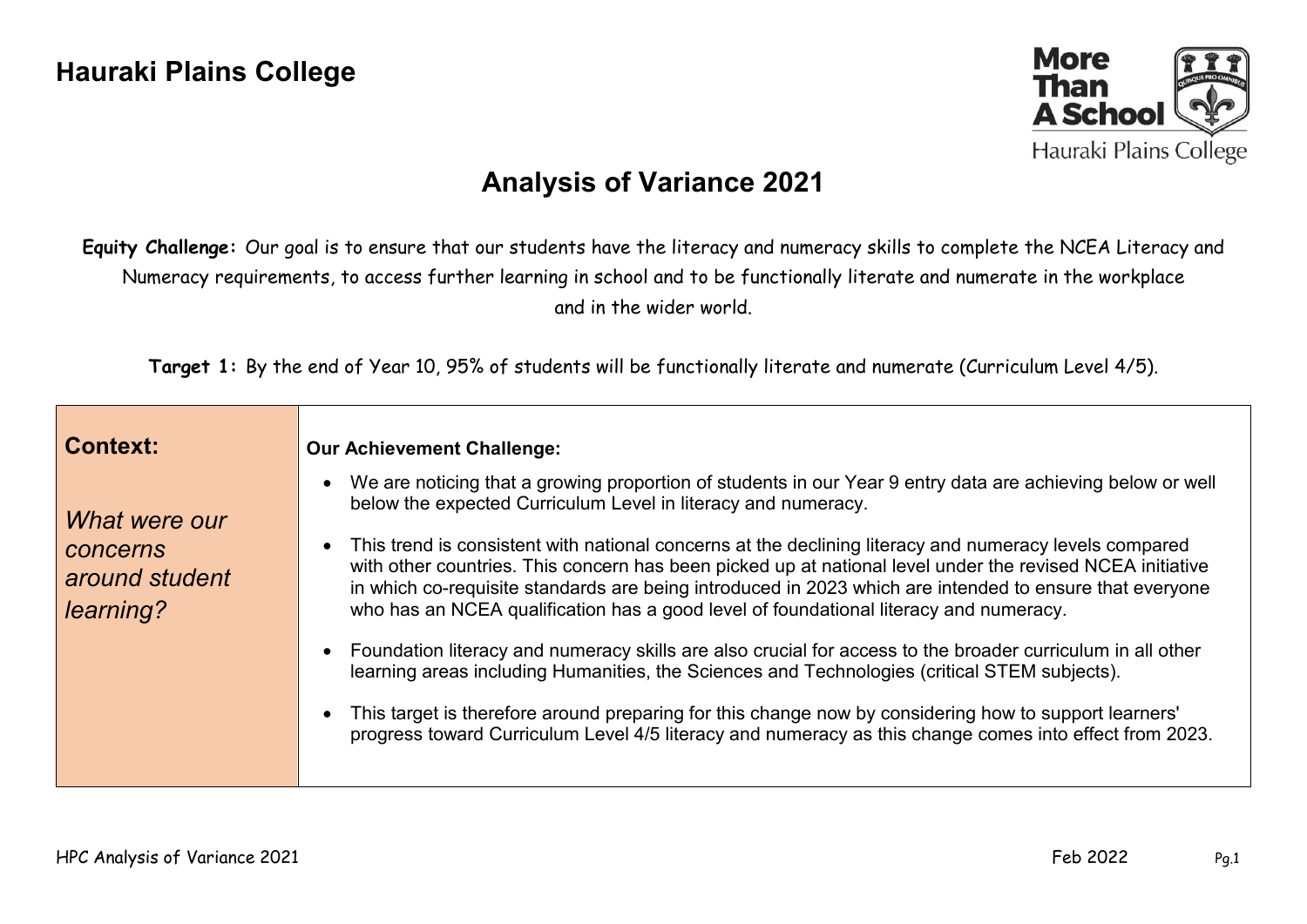| <b>Benchmark Data</b>                                                                                              | <b>Entry Data Current Year 11s</b>                                                                                                                                                                                                                                                                                                                                                                                                                                                                                                                                                                                                                                                                                                                                                                                                                                                                                                                                                                                                                                                                                                                                                                                                                                                                                                                                                                                                      |                       |                           | <b>Entry Data Current Year 10s</b><br>Working below Curriculum Level 3 |                            |                            |
|--------------------------------------------------------------------------------------------------------------------|-----------------------------------------------------------------------------------------------------------------------------------------------------------------------------------------------------------------------------------------------------------------------------------------------------------------------------------------------------------------------------------------------------------------------------------------------------------------------------------------------------------------------------------------------------------------------------------------------------------------------------------------------------------------------------------------------------------------------------------------------------------------------------------------------------------------------------------------------------------------------------------------------------------------------------------------------------------------------------------------------------------------------------------------------------------------------------------------------------------------------------------------------------------------------------------------------------------------------------------------------------------------------------------------------------------------------------------------------------------------------------------------------------------------------------------------|-----------------------|---------------------------|------------------------------------------------------------------------|----------------------------|----------------------------|
|                                                                                                                    | Year 10                                                                                                                                                                                                                                                                                                                                                                                                                                                                                                                                                                                                                                                                                                                                                                                                                                                                                                                                                                                                                                                                                                                                                                                                                                                                                                                                                                                                                                 | Literacy              | <b>Numeracy</b>           | Year 9                                                                 | Literacy                   | <b>Numeracy</b>            |
|                                                                                                                    | <b>Working below</b><br><b>Curriculum Level 4</b>                                                                                                                                                                                                                                                                                                                                                                                                                                                                                                                                                                                                                                                                                                                                                                                                                                                                                                                                                                                                                                                                                                                                                                                                                                                                                                                                                                                       | 13 students<br>(8%)   | 82 students<br>(50.3 %)   | <b>Working below Curriculum</b><br>Level 3                             | 21 students<br>$(9.4\%)$   | 16 students<br>$(7.1\%)$   |
|                                                                                                                    | <b>Working at Curriculum</b><br>Level 4 or Higher                                                                                                                                                                                                                                                                                                                                                                                                                                                                                                                                                                                                                                                                                                                                                                                                                                                                                                                                                                                                                                                                                                                                                                                                                                                                                                                                                                                       | 150 students<br>(92%) | 81 students<br>$(49.7\%)$ | <b>Working at Curriculum</b><br>Level 3 or Higher                      | 203 students<br>$(90.6\%)$ | 208 students<br>$(92.9\%)$ |
| <b>Taking Action:</b><br>What did we do to<br>address this issue?<br>What shifts in<br>practice did we work<br>on? | What did we do to address this achievement challenge?<br>While the Ministry has provided some Teacher Only Days for staff to become familiar with changes to NCEA including the<br>literacy and numeracy co-requisite, we still need a sharper understanding of what we need to work towards such as<br>examples of what a Literacy / Numeracy assessment would look like.<br>From our own unpacking of adult literacy and numeracy, each Junior Learning Area assumed responsibility for a component<br>of functional literacy and numeracy:<br>Humanities / English - Understanding text<br>$\bullet$<br>Haoura / PE - Structured Writing<br>$\bullet$<br><b>Mathematics - Number</b><br>$\bullet$<br>Science - Tables and Graphs<br>$\bullet$<br>Technology - Measurement<br>$\bullet$<br>A Leadership position was created with a focus on driving our literacy and numeracy goal at Junior Level and in providing<br>$\bullet$<br>leadership to Junior Curriculum Leaders. This is part of an overall distributed leadership model which has been established.<br>A Classroom Data Register has been trialled with a view to tracking literacy and numeracy and documenting teaching<br>strategies.<br>We had a go at developing our own literacy and numeracy assessments based on the Curriculum Levels and Progressions<br>Framework. These were given in November to Years 8 (incoming Year 9s), Year 9s and Year 10 students. |                       |                           |                                                                        |                            |                            |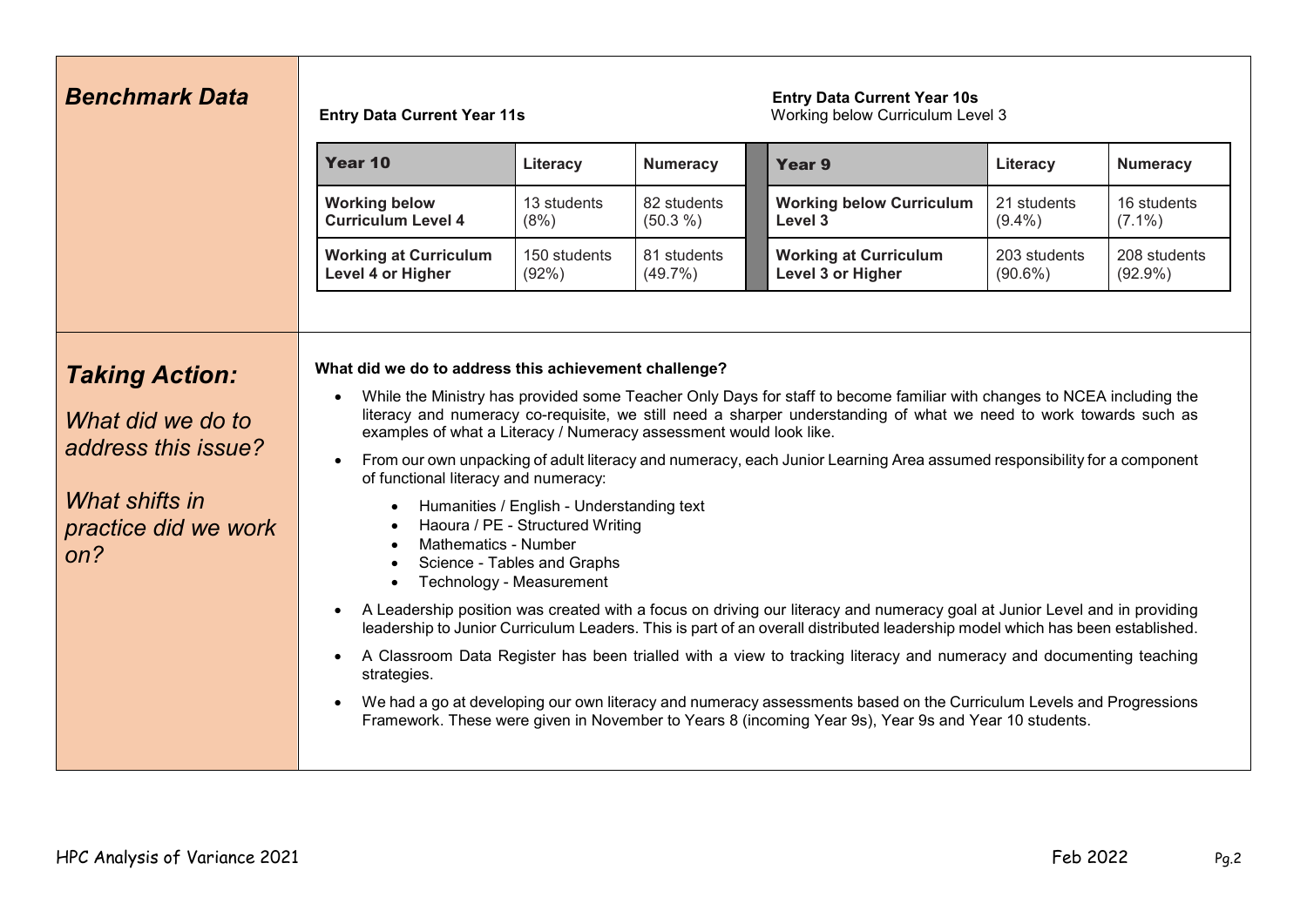### **Student Outcomes**

#### **Student Outcomes**

*What happened as a result of our actions?*

*Did we make a difference?*

- We used the Learning Progressions / Curriculum levels to design a literacy and numeracy assessment in Term 4 2021.
- COVID lockdowns had a significant impact on our school with 141 students locked down in the Auckland regions, 44 in the Waikato and 400 students by the Upper Hauraki lockdown so all in all a very disrupted year.



● As the graph shows, according to the Literacy assessment, 64 students are functioning below Level 4. Our aim is to work towards this group of students achieving at Curriculum Level 4 / 5 by the end of Year 10.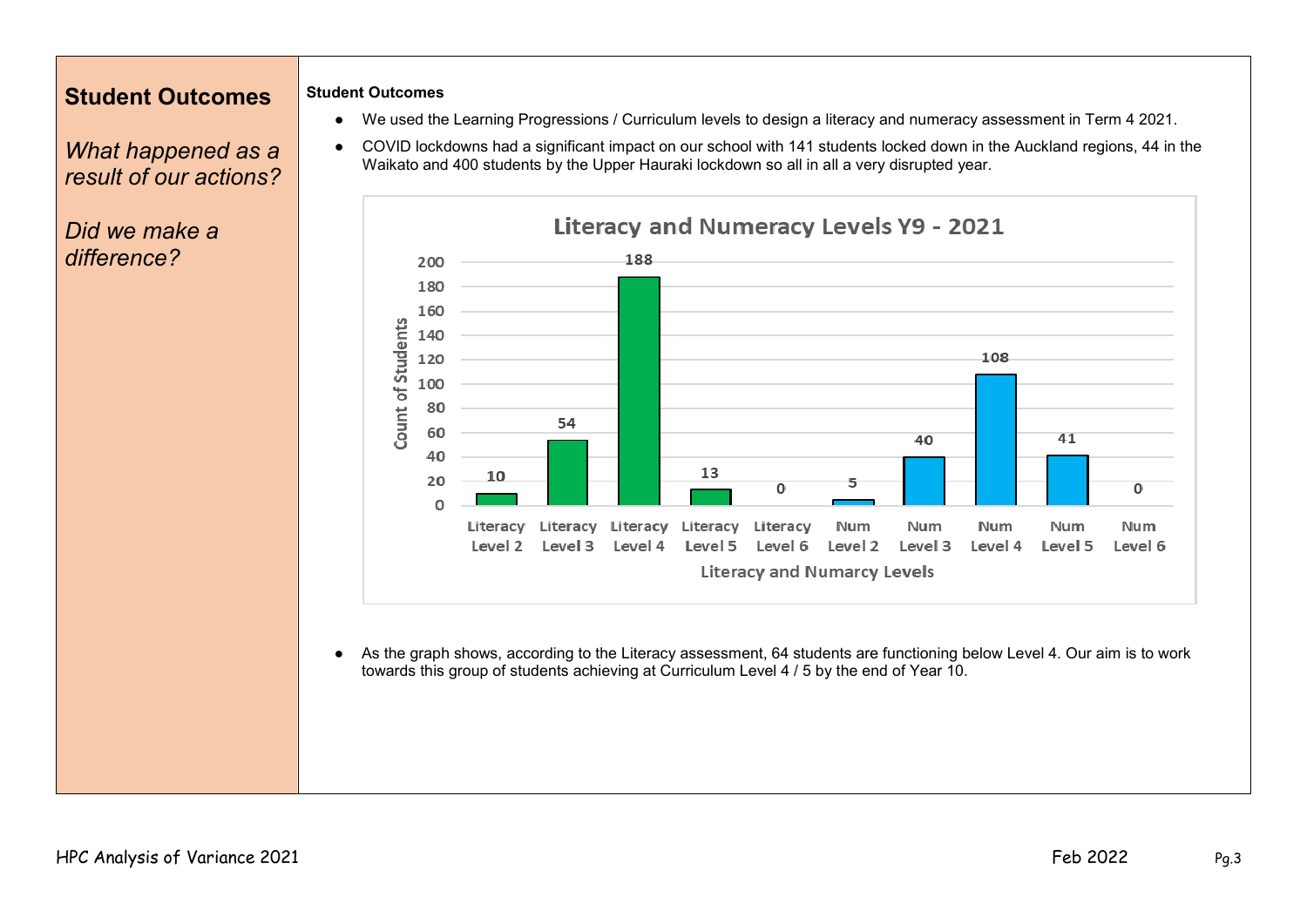

● Clearly, we have a group of 15 students who are achieving below Curriculum Level 4. It will require considerable effort to ensure they meet the required literacy and numeracy standards at Year 11.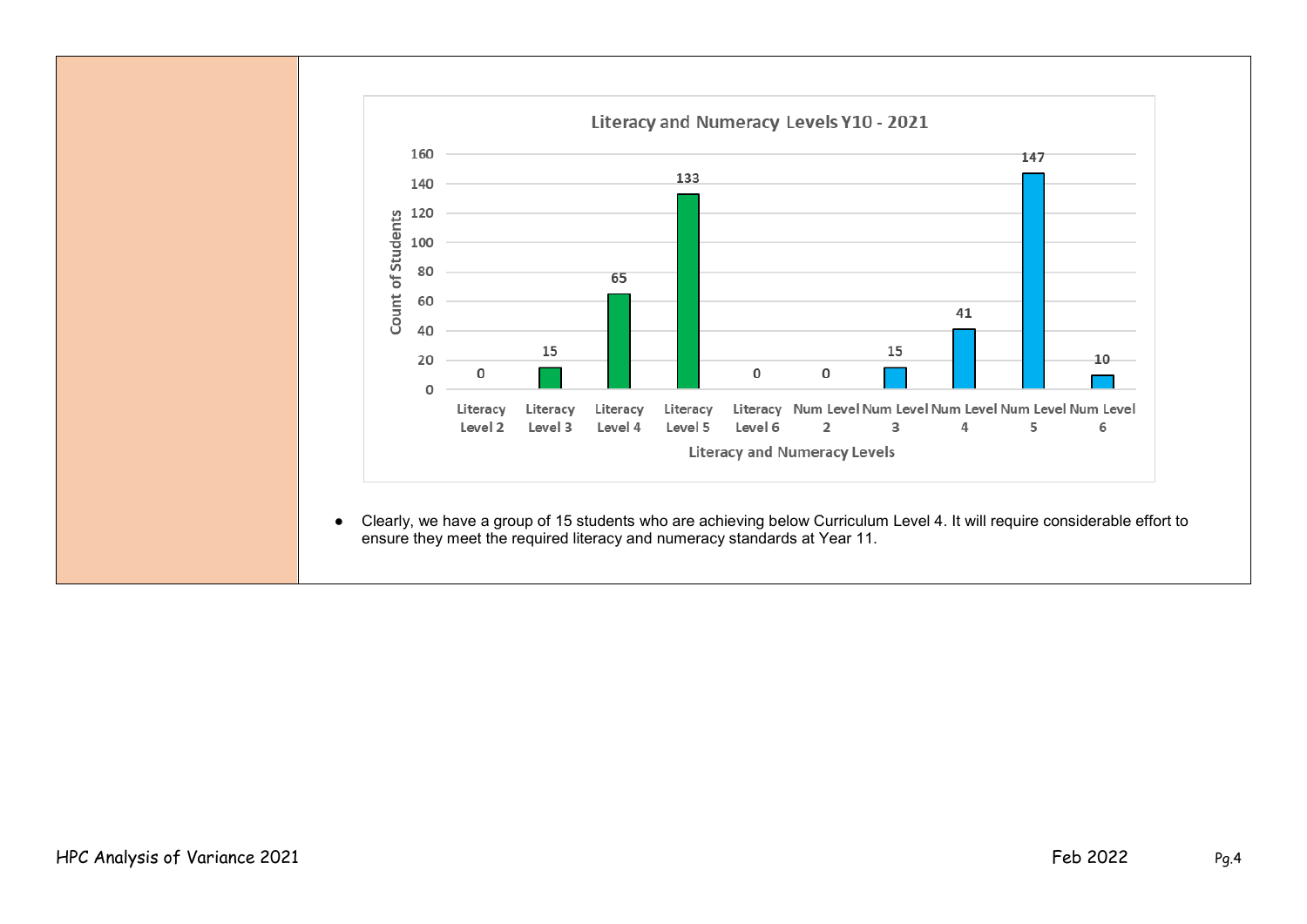## **Next Steps**

#### **What will we do in 2022?**

**Current Year 9s**

*What further actions do we now need to take?*

• The data for our current Year 9s indicates that, in line with national trends, literacy and numeracy levels continue to be a significant achievement challenge.

|             | <b>No. of Students</b> | <b>Gender</b>  |                  | <b>Ethnicity</b> |           |
|-------------|------------------------|----------------|------------------|------------------|-----------|
|             | 201                    | <b>Male</b>    | Female           | <b>Maori</b>     | Non-Maori |
| Lit Level 1 | $\overline{2}$         | $\overline{2}$ | $\mathbf 0$      | 0                | 2         |
| Lit Level 2 | 24                     | 18             | 6                | 7                | 17        |
| Lit Level 3 | 85                     | 44             | 41               | 17               | 68        |
| Lit Level 4 | 86                     | 34             | 52               | 6                | 80        |
| Lit Level 5 | 5                      | $\overline{2}$ | 3                | 0                | 5         |
| Num Level 1 | 6                      | $\overline{4}$ | $\overline{2}$   | $\mathbf 0$      | 6         |
| Num Level 2 | 29                     | 14             | 15 <sub>15</sub> | 5                | 24        |
| Num Level 3 | 98                     | 48             | 50               | 21               | 77        |
| Num Level 4 | 53                     | 26             | 27               | 2                | 51        |
| Num Level 5 | 15                     | 7              | 8                | $\overline{2}$   | 13        |

• We are working with a Ministry of Education Literacy and Numeracy specialist to move this initiative forward (Latisha Kelly).

- A Teacher Only Day held in January which gave clearer direction in terms of where we need to head with literacy and numeracy. The key driver forward is to work with the Learning Progression Framework. We have also been given an example of what the literacy / numeracy assessment might involve so this will give further direction to where we need to put our efforts.
- This work will be led by the Curriculum Leaders in each Learning Area with the aim of all teachers having a solid understanding of the Learning Progression Framework and how it can be implemented in each Learning Area. Intentional teaching is the key.
- All teachers will need to develop a deeper understanding of the Learning Progression Framework and what this will mean for each Learning Area.
- We will continue to develop how we use registers and data to improve the teaching of literacy and numeracy.
- Alongside teacher tracking, we need to figure out how students can be agentic in tracking their own data and progress.
- We intend to tap into the expertise of the Learning Support team (SENCO and LSC) to assist teachers in how to teach literacy and numeracy.
- We need to consider how we will communicate the importance of literacy and numeracy standards to our parent community.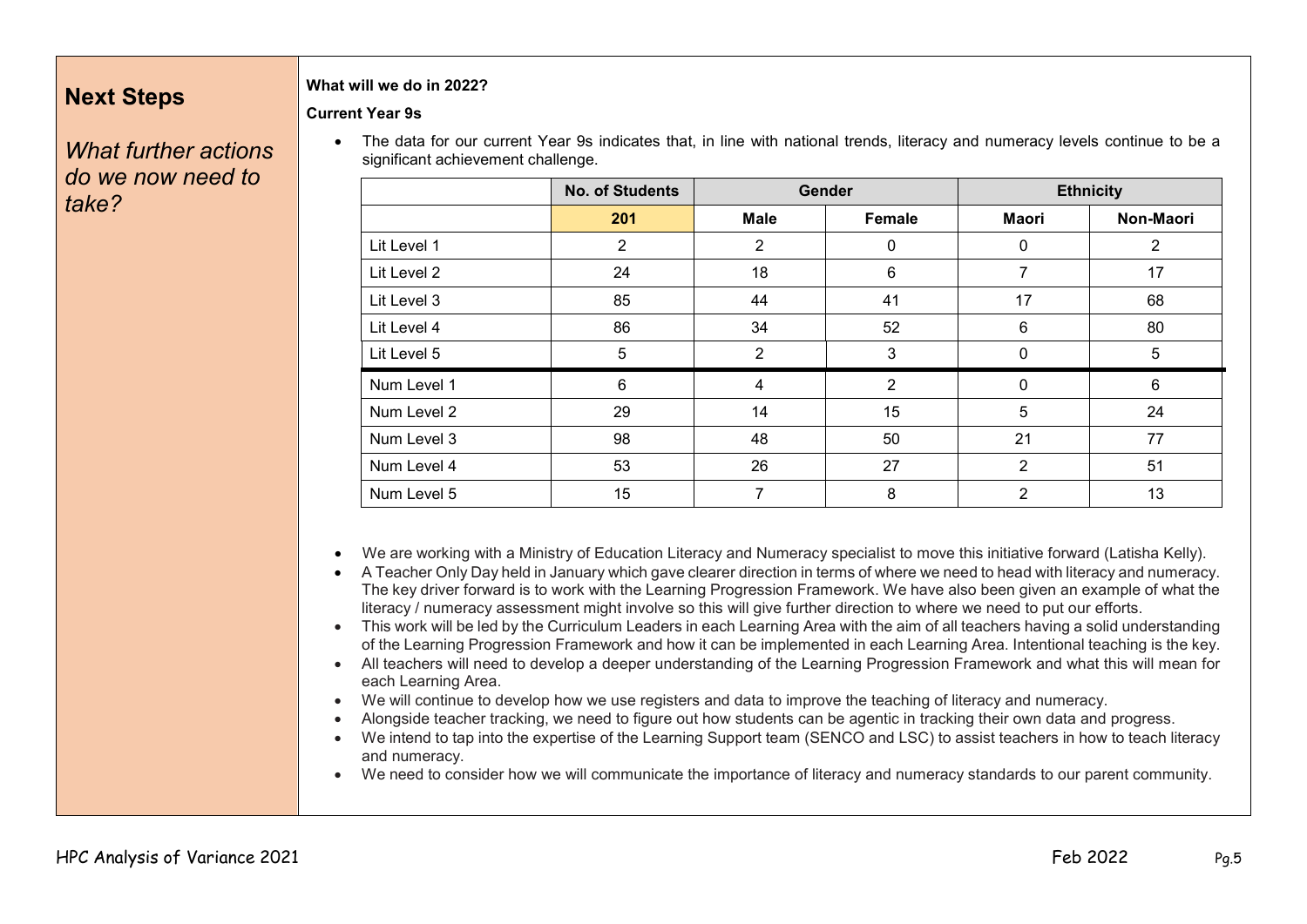# **Achievement Target 2 (2021)**



**Excellence Challenge:** Our goal is to improve school leaver qualifications and readiness for further learning and employment

**Achievement Target:** 90% of Year 13 HPC school leavers will have completed the School Leavers Toolkit (ensuring they are learning ready, life ready, work ready, world ready)

| <b>Context:</b><br>What were our<br>concerns around<br>school leaver | <b>Our Achievement Challenge:</b><br>We want to ensure that our students are learning ready, life ready, work ready and world ready.<br>The Graduate Profile had several different elements intending to reflect ERO's valued Outcomes for Students i.e<br>$\bullet$<br>Confident in their identity, language and culture as citizens of Aotearoa New Zealand<br>Socially and emotionally competent, resilient and optimistic about the future<br>A successful lifelong learner<br>Participates and contributes confidently in a range of contexts - cultural, local, national and global |  |  |  |  |
|----------------------------------------------------------------------|-------------------------------------------------------------------------------------------------------------------------------------------------------------------------------------------------------------------------------------------------------------------------------------------------------------------------------------------------------------------------------------------------------------------------------------------------------------------------------------------------------------------------------------------------------------------------------------------|--|--|--|--|
| qualifications and                                                   | To this effect the HPC Graduate Profile consistent of the following:                                                                                                                                                                                                                                                                                                                                                                                                                                                                                                                      |  |  |  |  |
| readiness for further<br>learning and<br>employment?                 | Academic<br>Able to set and achieve learning goals<br>Learn academic referencing<br>Achieve NCEA Level 3                                                                                                                                                                                                                                                                                                                                                                                                                                                                                  |  |  |  |  |
|                                                                      | Careers<br>Complete a CV<br>Develop a Career Plan<br>Prepare for a job interview                                                                                                                                                                                                                                                                                                                                                                                                                                                                                                          |  |  |  |  |
|                                                                      | Life Skills<br>Vehicle maintenance<br>Personal presentation e.g iron a shirt, do up a tie<br>Flatting and budgeting<br>Filling out an IRD form                                                                                                                                                                                                                                                                                                                                                                                                                                            |  |  |  |  |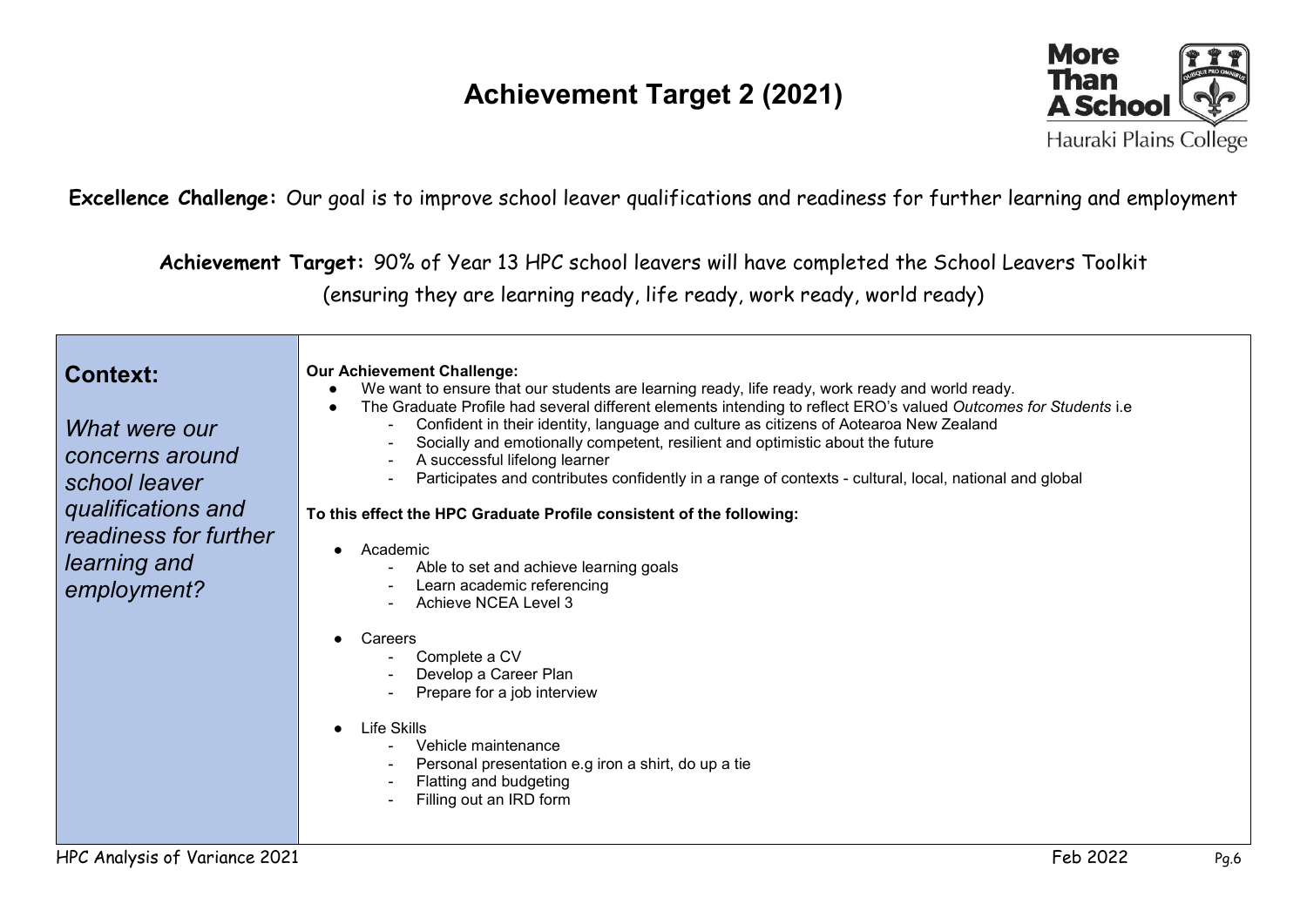|                                                                                                                   | Wellbeing<br>Learn different strategies to improve physical and mental wellbeing<br>Demonstrate leadership<br>Community<br>Complete 20 hours community service<br>Have knowledge of the three principles of the Treaty<br>Attend ANZAC Day service<br>Understand how government (at national and local level) works                                                                                                                                                                                                                                                                                                                                                                                                                                                                                                                                                                                                                                                                                                                                                                                                                                                                                                                                                                                                                                                                                                                                                                                                                                                                                                                                                                                                                                                                                                                                    |
|-------------------------------------------------------------------------------------------------------------------|--------------------------------------------------------------------------------------------------------------------------------------------------------------------------------------------------------------------------------------------------------------------------------------------------------------------------------------------------------------------------------------------------------------------------------------------------------------------------------------------------------------------------------------------------------------------------------------------------------------------------------------------------------------------------------------------------------------------------------------------------------------------------------------------------------------------------------------------------------------------------------------------------------------------------------------------------------------------------------------------------------------------------------------------------------------------------------------------------------------------------------------------------------------------------------------------------------------------------------------------------------------------------------------------------------------------------------------------------------------------------------------------------------------------------------------------------------------------------------------------------------------------------------------------------------------------------------------------------------------------------------------------------------------------------------------------------------------------------------------------------------------------------------------------------------------------------------------------------------|
| <b>Taking Action</b><br>What did we do to<br>address this issue?<br>What shifts in<br>practice did we<br>work on? | What did we do to address this achievement challenge?<br>The work we had started in previous years continued i.e<br>Further refining of the Graduate Profile using the Ministry of Education's Leavers Toolkit as well as ERO's Valued Outcomes<br>The Year 13 Dean and River Guides were responsible for implementing the programme which gave all students the opportunity<br>$\bullet$<br>for weekly sessions in preparation for tertiary learning or employment.<br>Careers Central is continuing to be implemented across the school as an online programme which has many advantages over<br>$\bullet$<br>the paper and pen system we had in place<br>Organises and stores student data into one place<br>Collects destination data and communicates with past students<br>$\bullet$<br>Offers 24/7 online access on any device by parents, students, teachers and careers staff<br>$\bullet$<br>Provides differentiated modules for all levels<br>$\bullet$<br>Enables targeted communication so no student misses out on relevant opportunities or receives irrelevant information<br>In addition, the Careers team worked with employers and past students to develop a better understanding of the attribute's employers<br>are seeking in employees. Timeliness, communication, work ethic, having a driver's licence were common themes.<br>As a result of this feedback, we have established Driver Licence courses. Another unexpected outcome has been rethinking our cell<br>phone policy as many employers expressed frustration at how young people were addicted to checking their phone frequently<br>throughout the day. The board moved to place a ban on all cell phones during the school day.<br>Undoubtedly COVID disrupted the normal flow of the school year with 141 students in the Auckland lockdown, 44 in the Waikato |
|                                                                                                                   | lockdown and approximately 50 percent of students impacted by the Upper Hauraki lockdown. A number of students made the call<br>to seek employment rather than continue their school year.                                                                                                                                                                                                                                                                                                                                                                                                                                                                                                                                                                                                                                                                                                                                                                                                                                                                                                                                                                                                                                                                                                                                                                                                                                                                                                                                                                                                                                                                                                                                                                                                                                                             |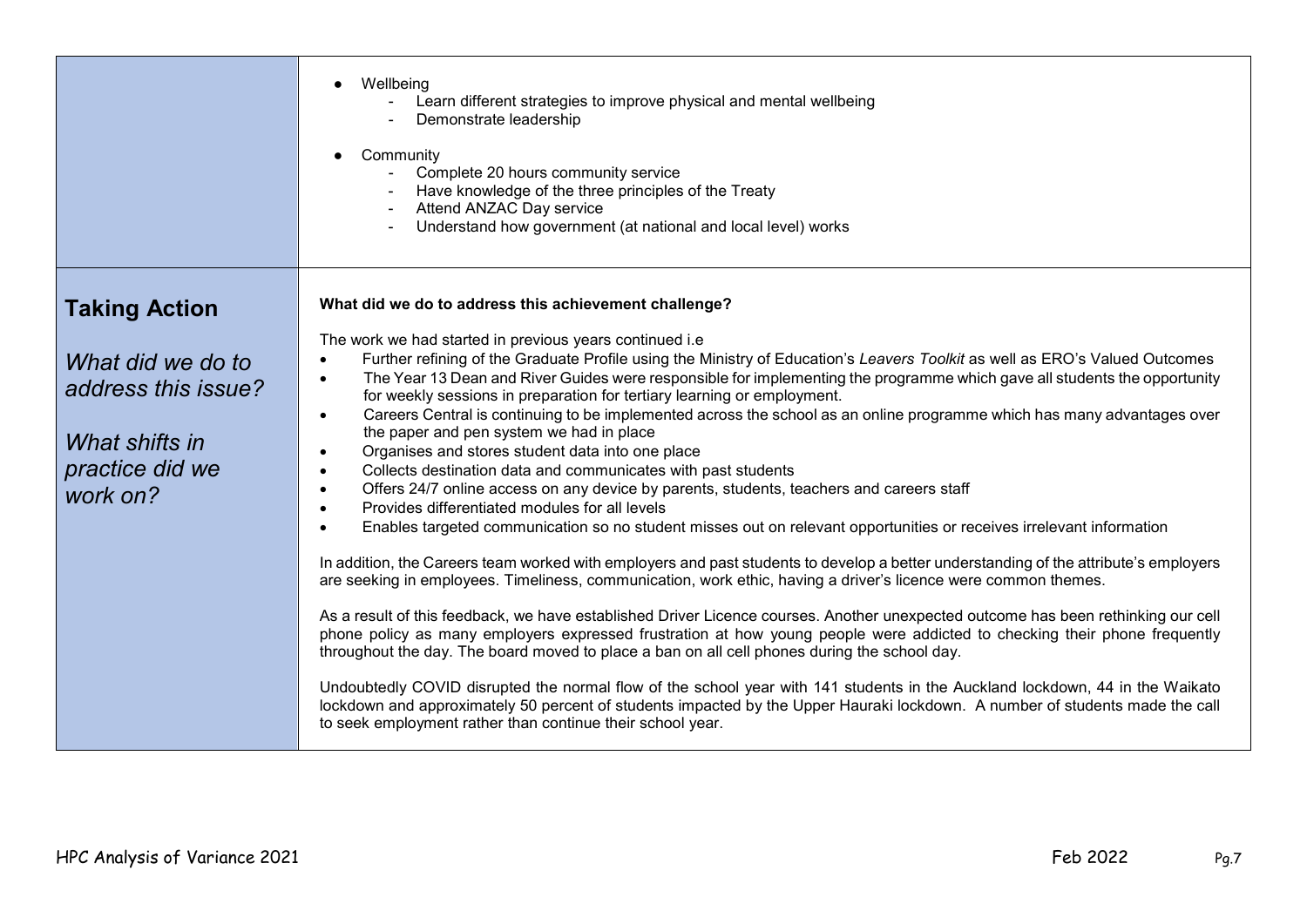## **Student Outcomes**

*Did we make a difference to student outcomes?*

### **What happened as a result of our focused actions?**

- The most important outcome is that only one student in the original cohort, did not intend to do further study or go into full time employment
- 72% of students completed at least 90% of the Graduate Profile indicators. Others who did not complete, left school for employment.
- This highlights the importance of ensuring that the Graduate Profile indicators are brought down into the Year 11 and 12 programmes. Approximate retention rates are as follows;

Retention at Year 12: 70% of the original Year 9 cohort

Retention at Year 13: 50% of the original Year 9 cohort

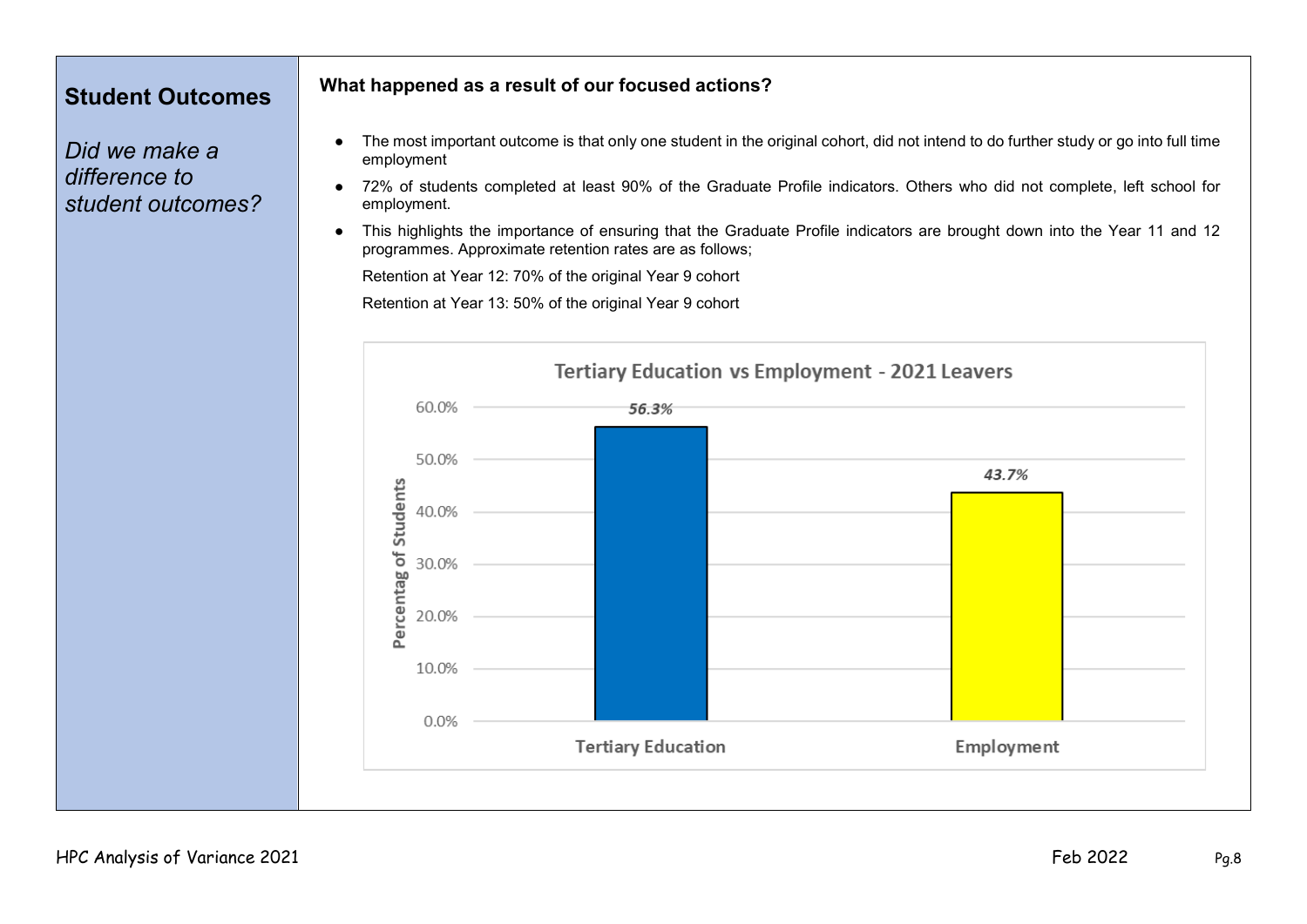● In terms of vocational pathways of those who left for full time work, the spread is as follows. It is important to remember that this is just half of the original 2021 Year 13 cohort. The remainder left school for employment in Year 12. These are not included in this pathway graph.

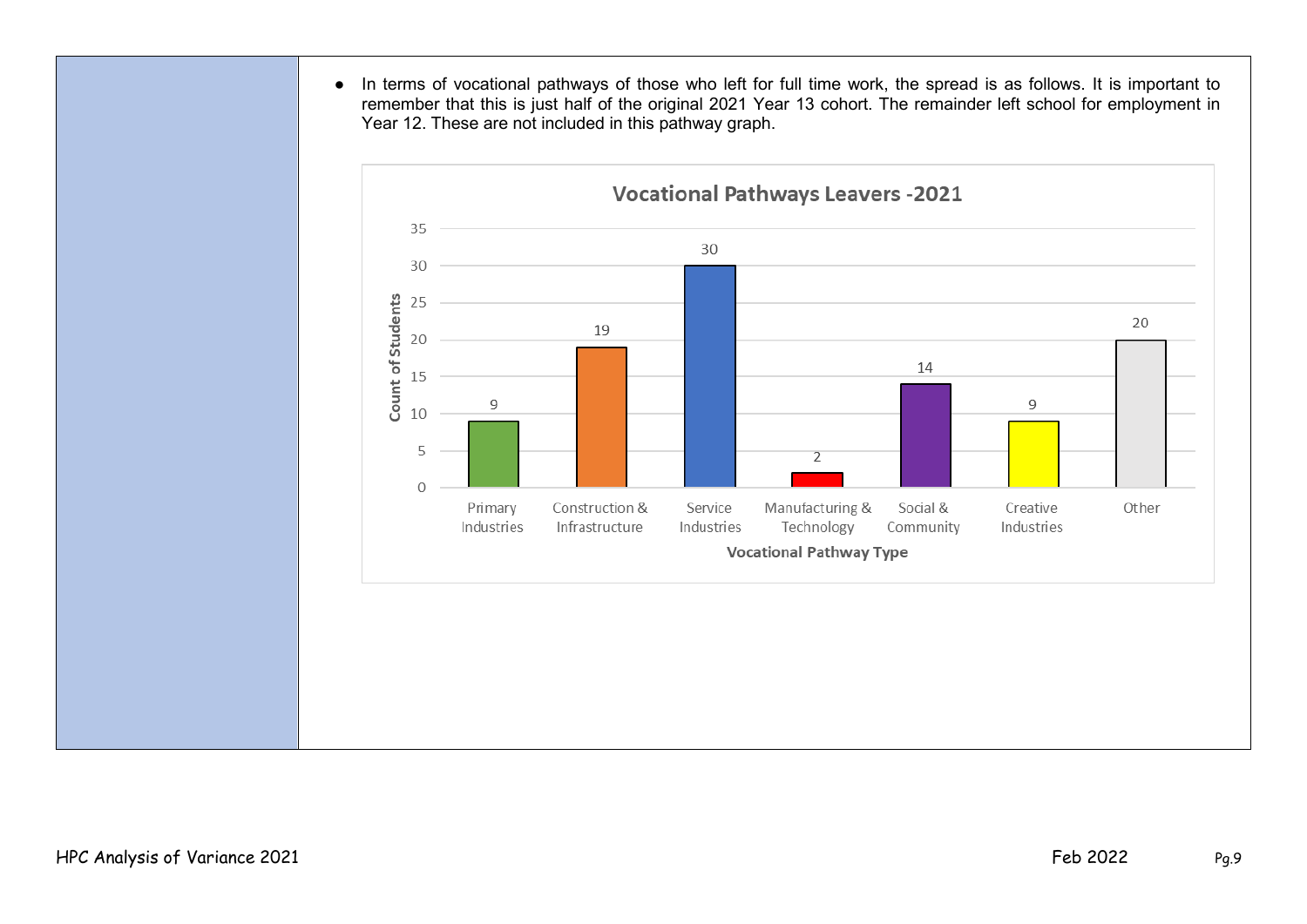